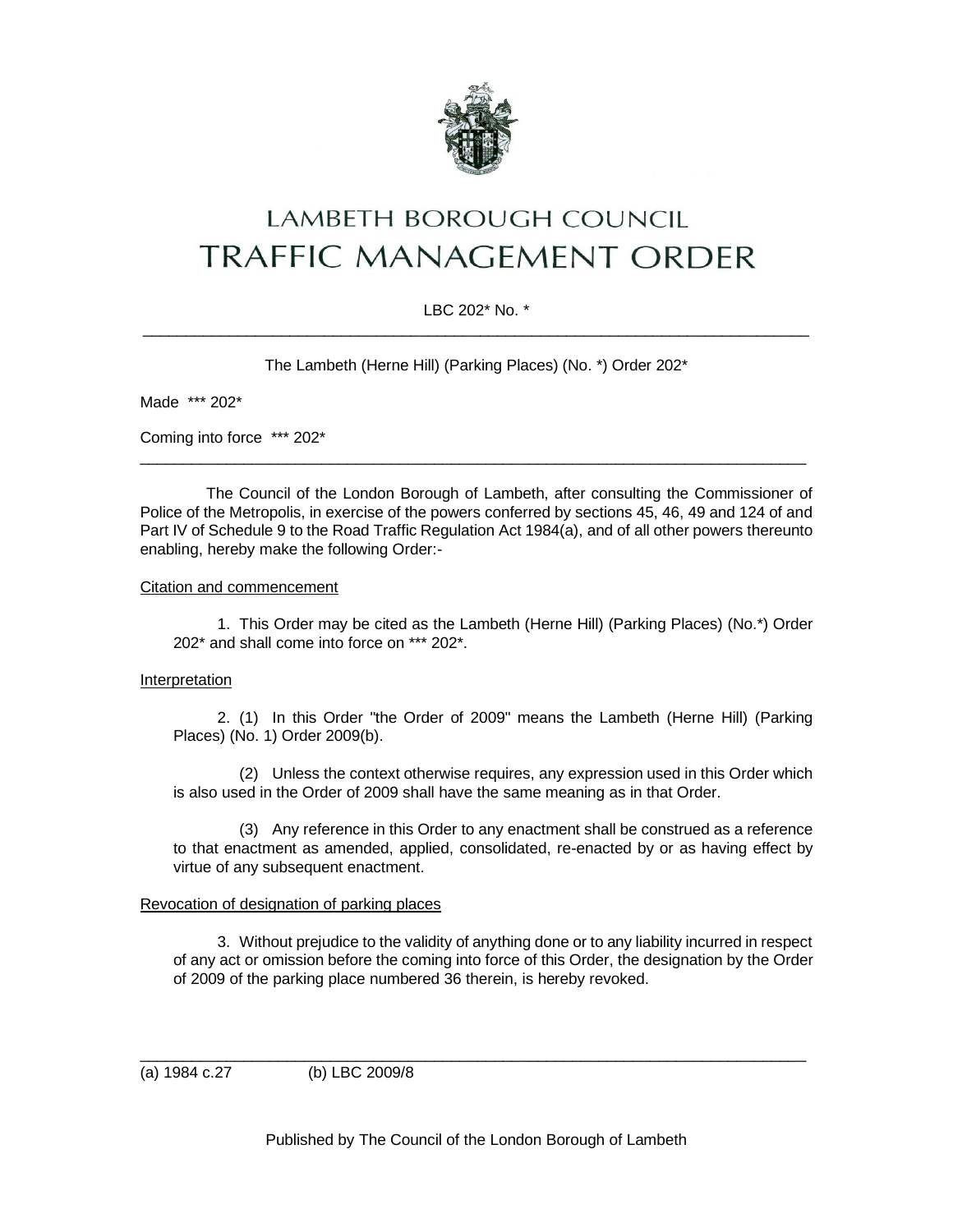4. (1) Each area on a highway comprising the length of carriageway of a street specified in column 2 of the Schedule to this Order and bounded on all sides by a white line marking is designated as a parking place.

(2) The reference in this Article to a white line marking shall be construed as a reference to the white line marking (either broken or continuous) provided for in Schedule 7 to the Traffic Signs Regulations and General Directions 2016(a) or, if applicable, authorised by the Secretary of State by virtue of section 64 of the Road Traffic Regulation Act 1984.

(3) The provisions of the Order of 2009 (other than Articles 3, 16 and 41) shall apply to the areas designated as parking places by this Order as if in those provisions any reference to a parking place included a reference to an area designated as a parking place by this Order and as if any reference to Schedule 8 to the Order of 2009 included a reference to Schedule 3 to this Order.

Placing of traffic signs, etc.

- 5. The Council shall:-
	- (a) place and maintain traffic signs indicating the limits of each parking place referred to in the Schedule to this Order;
	- (b) place and maintain in or in the vicinity of each parking place referred in the Schedule to this Order traffic signs indicating that such parking place may be used during the permitted hours for the leaving only of the vehicles specified in Article 4(2) of the Order of 2009;
	- (c) carry out such other work as is reasonably required for the purposes of the satisfactory operation of each parking place referred to in the Schedule to this Order.

Dated this \*\*\*\* day of \*\*\* 202\*.

#### Ben Stevens Highway Network Manager

(a) S.I. 2016/362

\_\_\_\_\_\_\_\_\_\_\_\_\_\_\_\_\_\_\_\_\_\_\_\_\_\_\_\_\_\_\_\_\_\_\_\_\_\_\_\_\_\_\_\_\_\_\_\_\_\_\_\_\_\_\_\_\_\_\_\_\_\_\_\_\_\_\_\_\_\_\_\_\_\_\_\_\_